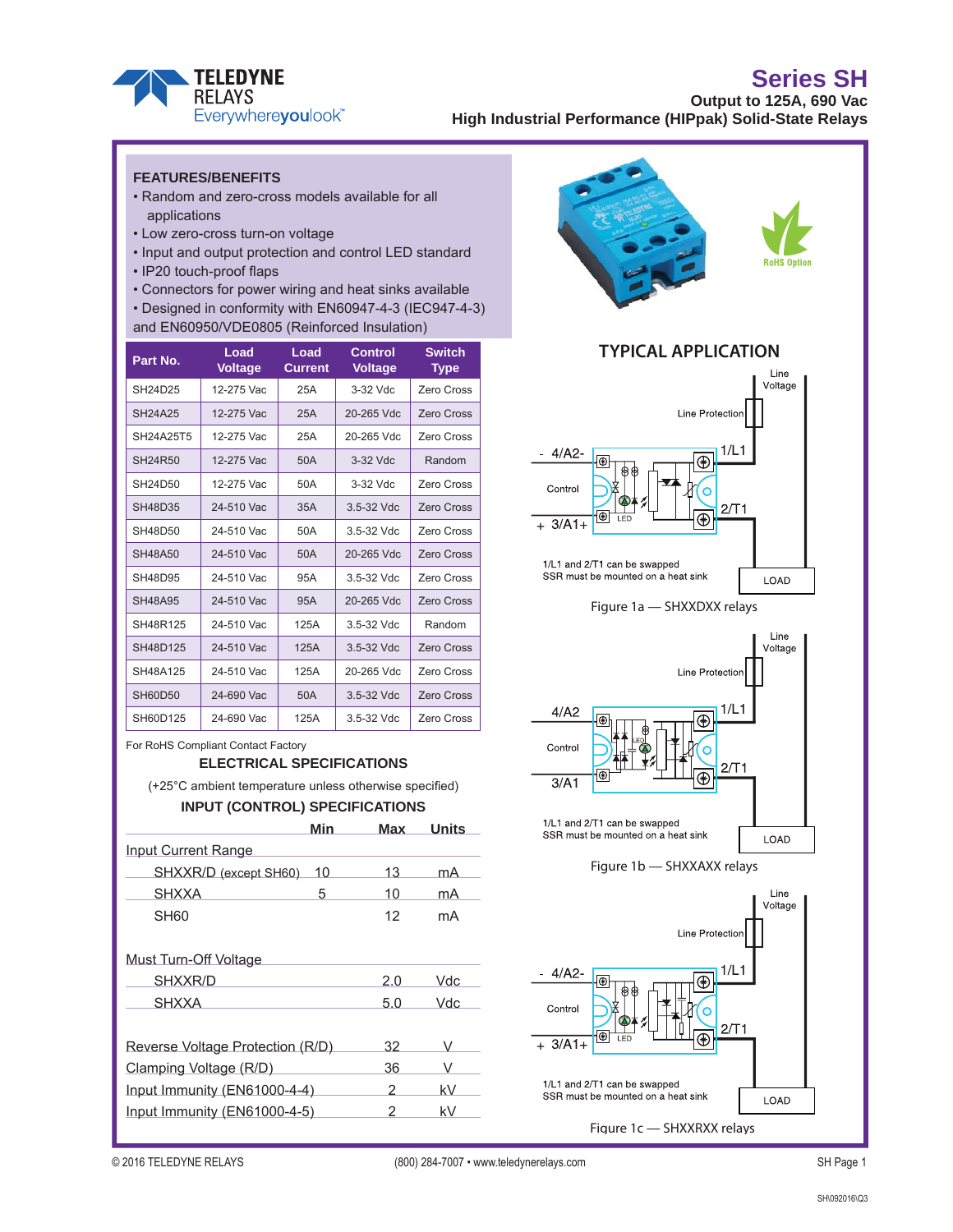



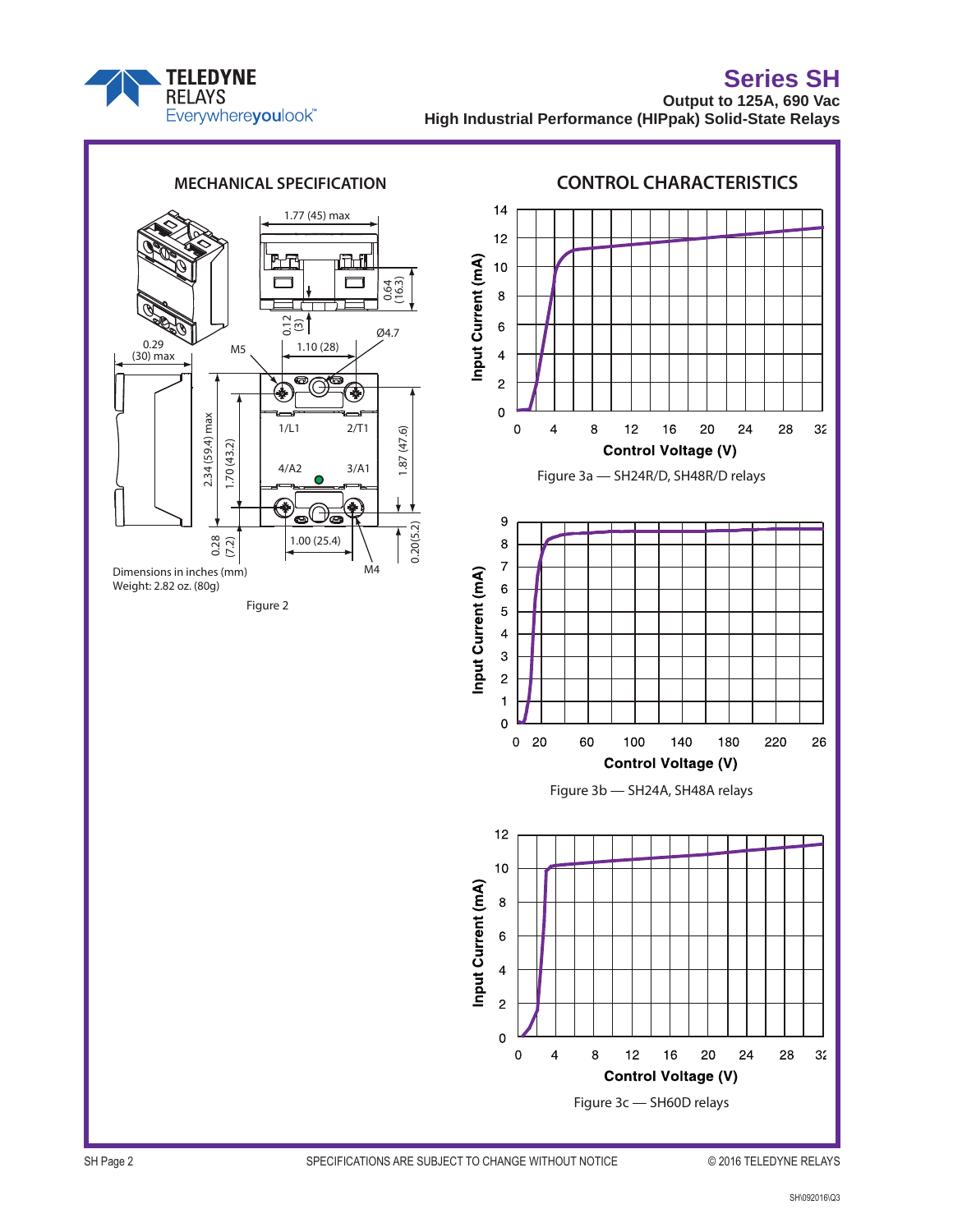

|                                                        | <b>ELECTRICAL SPECIFICATIONS</b>    |                |                | <b>ELECTRICAL SPECIFICATIONS (continued)</b> |                                     |                 |                 |  |
|--------------------------------------------------------|-------------------------------------|----------------|----------------|----------------------------------------------|-------------------------------------|-----------------|-----------------|--|
| (+25°C ambient temperature unless otherwise specified) |                                     |                |                |                                              | <b>Min</b>                          | <b>Max</b>      | <b>Units</b>    |  |
|                                                        | <b>OUTPUT (LOAD) SPECIFICATIONS</b> |                |                | Turn-On Time (60 Hz)                         |                                     |                 |                 |  |
|                                                        | <b>Min</b>                          | <b>Max</b>     | <b>Units</b>   | <b>SHXXR</b>                                 |                                     | 0.04            | ms              |  |
| Peak Voltage (VDR Clamping)                            |                                     |                |                | <b>SHXXD</b>                                 |                                     | 8.3             | ms              |  |
| <b>SH24</b>                                            | (450)                               | 600            | Vpeak          | <b>SHXXA</b>                                 |                                     | 24.9            | ms              |  |
| <b>SH48</b>                                            | (950)                               | 1200           | Vpeak          |                                              |                                     |                 |                 |  |
| <b>SH60</b>                                            |                                     | 1600           | Vpeak          | Turn-Off Time (60 Hz)                        |                                     |                 |                 |  |
|                                                        |                                     |                |                | SHXXR/D                                      |                                     | 8.3             | ms              |  |
| Load Current Range (Resistive)                         |                                     |                |                | <b>SHXXA</b>                                 |                                     | 24.9            | ms              |  |
| 25 output current                                      | .005                                | 25             | <b>Arms</b>    |                                              |                                     |                 |                 |  |
| 35 output current                                      | .005                                | 40             | <b>Arms</b>    | Off-State dv/dt                              |                                     | 500             | V/us            |  |
| 50 output current                                      | .005                                | 60             | <b>Arms</b>    |                                              |                                     |                 |                 |  |
| 75 output current                                      | .005                                | 90             | <b>Arms</b>    | Maximum di/dt (Non-Repetitive)               |                                     | 50              | $A/\psi s$      |  |
| 95 output current                                      | .005                                | 110            | Arms           |                                              |                                     |                 |                 |  |
| 125 output current                                     | .005                                | 150            | <b>Arms</b>    | <b>Operating Frequency</b>                   |                                     |                 |                 |  |
|                                                        |                                     |                |                | <b>SHXXR</b>                                 | 0.1                                 | 400             | Hz              |  |
| Maximum Surge Current Rating (Non-Repetitive)          |                                     |                |                | SHXXD/A                                      | 0.1                                 | 800             | Hz              |  |
| 25 output current                                      |                                     | 350            | $\overline{A}$ |                                              |                                     |                 |                 |  |
| 35 output current                                      |                                     | 500            | A              | I <sup>2</sup> T for fuse matching (<10ms)   |                                     |                 |                 |  |
| 50 output current                                      |                                     | 720            | A              | 25 output current                            |                                     | 600             | $A^2S$          |  |
| 75 output current                                      |                                     | 1200           | A              | 35 output current                            |                                     | 1250            | $A^2s$          |  |
| 95 output current                                      |                                     | 1700           | A              | 50 output current                            |                                     | 2500            | $A^2S$          |  |
| 125 output current                                     |                                     | 2200           | A              | 75 output current                            |                                     | 7200            | $A^2S$          |  |
|                                                        |                                     |                |                | 95 output current                            |                                     | 14400           | $A^2S$          |  |
| On-State Voltage Drop                                  |                                     | 0.9            | $\vee$         | 125 output current                           |                                     | 24000           | $A^2s$          |  |
| <b>Output Power Dissipation (Max)</b>                  |                                     |                |                | Junction-Case Thermal Resistance             |                                     |                 |                 |  |
| 25 output current                                      | 0.9x0.9xl+0.016xl <sup>2</sup>      |                | W              | 25 output current                            |                                     | 1.7             | °C/W            |  |
| 35 ouput current                                       | 0.9x0.9xl+0.015xl <sup>2</sup>      |                | W              | 35 output current                            |                                     | 0.6             | $\degree$ C/W   |  |
| 50 output current                                      | 0.9x0.9xl+0.012xl <sup>2</sup>      |                | W              | 50 output current                            |                                     | 0.45            | °C/W            |  |
| 75 output current                                      | 0.9x0.9xl+0.045xl <sup>2</sup>      |                | W              | 75 output current                            |                                     | 0.4             | °C/W            |  |
| 95 output current 0.9x0.9xl+0.035xl <sup>2</sup>       |                                     |                | W              | 95 output current                            |                                     | 0.3             | °C/W            |  |
| 125 output current 0.9x0.9xl+0.002xl <sup>2</sup>      |                                     |                | W              | 125 output current                           |                                     | 0.25            | °C/W            |  |
| Zero-Cross Window (Typical)                            |                                     |                |                | Conducted Immunity Level                     |                                     |                 |                 |  |
| <b>SHXXR</b>                                           |                                     | <b>NA</b>      |                | IEC/EN61000-4-4 (bursts)                     |                                     |                 |                 |  |
| SHXXD/A                                                |                                     | ±12            | Vac            | <b>SH24</b>                                  |                                     | 2kV criterion A |                 |  |
|                                                        |                                     |                |                | <b>SH48/SH60</b>                             |                                     |                 | 4kV criterion A |  |
| Off-State Leakage Current                              |                                     |                |                |                                              |                                     |                 |                 |  |
| <b>SHXXR</b>                                           |                                     | $\overline{3}$ | mA             | IEC/EN61000-4-5 (surge)                      |                                     |                 |                 |  |
| SHXXD/A                                                |                                     | 1              | mA             | <b>SH24</b>                                  |                                     | 2kV criterion A |                 |  |
|                                                        |                                     |                |                | <b>SH48</b>                                  |                                     | 4kV criterion A |                 |  |
|                                                        |                                     |                |                | <b>SH60</b>                                  | 4kV criterion A (with external VDR) |                 |                 |  |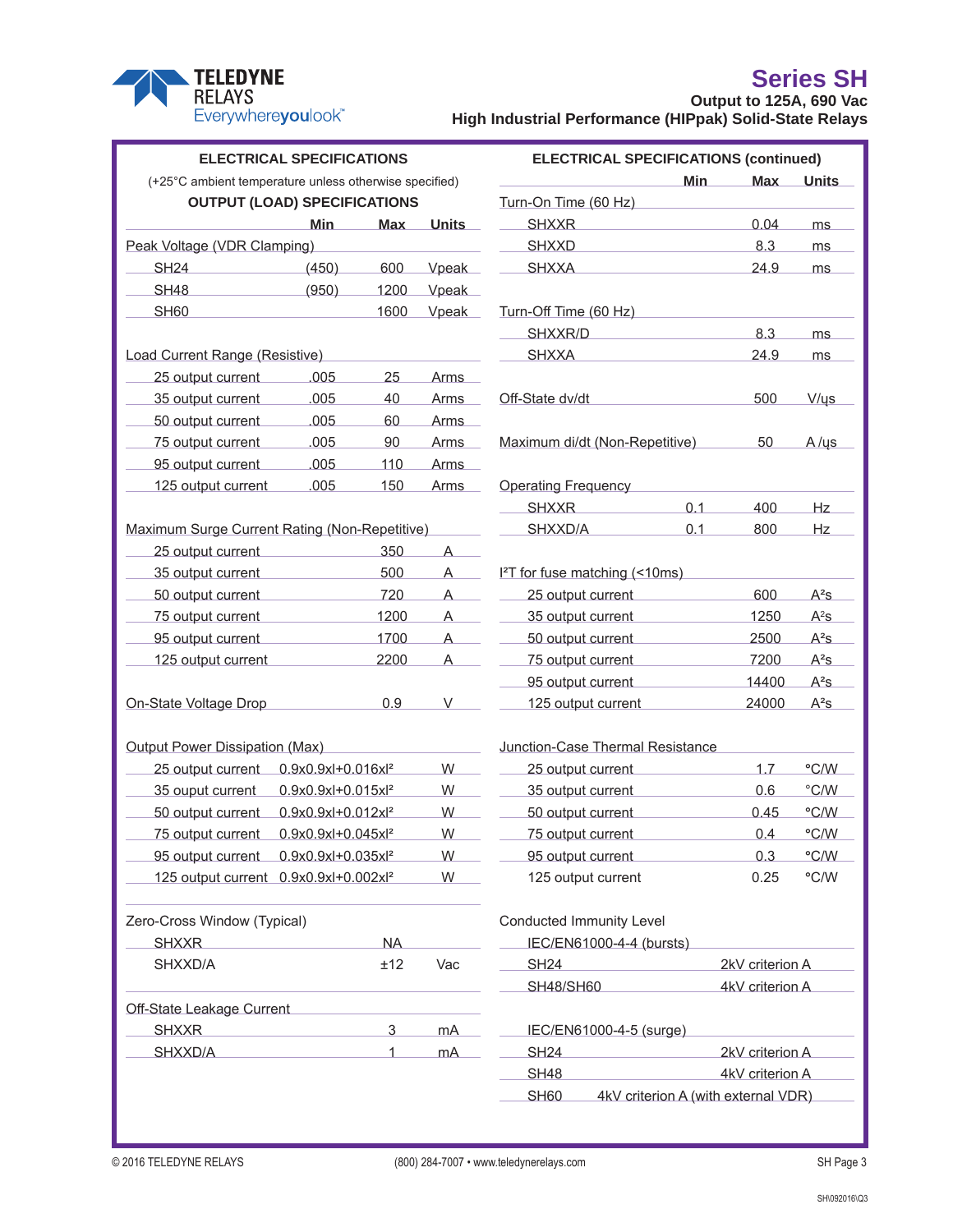

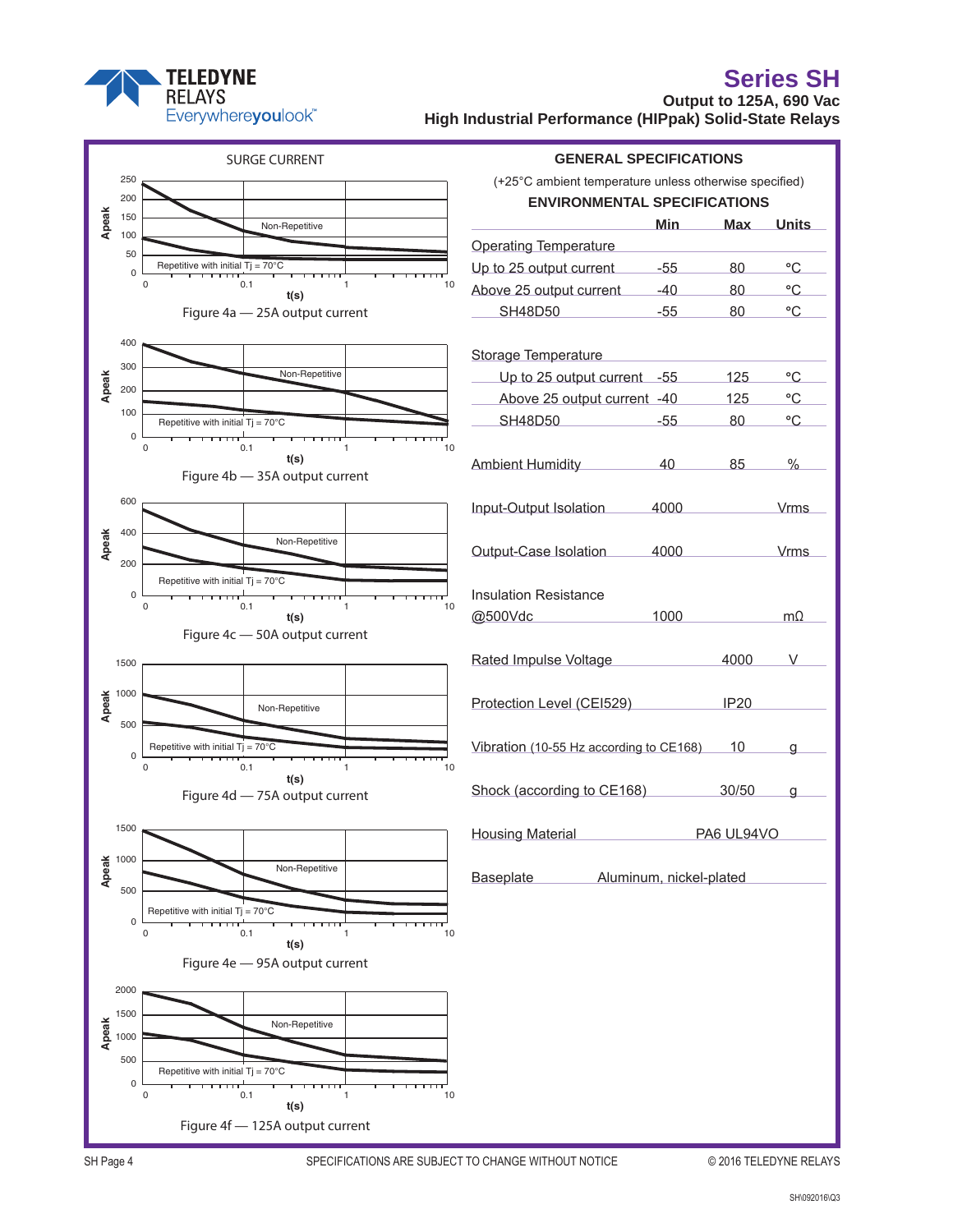

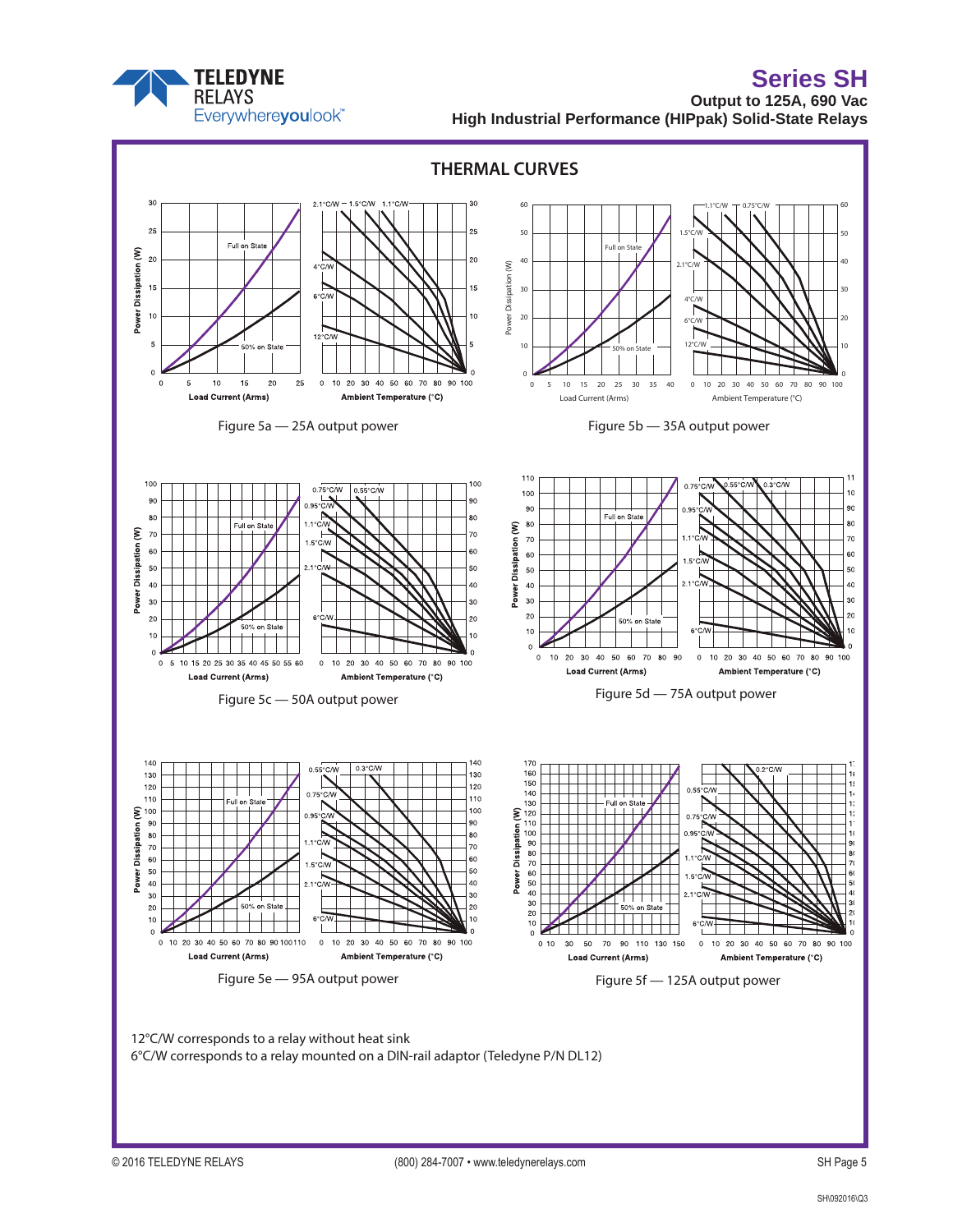

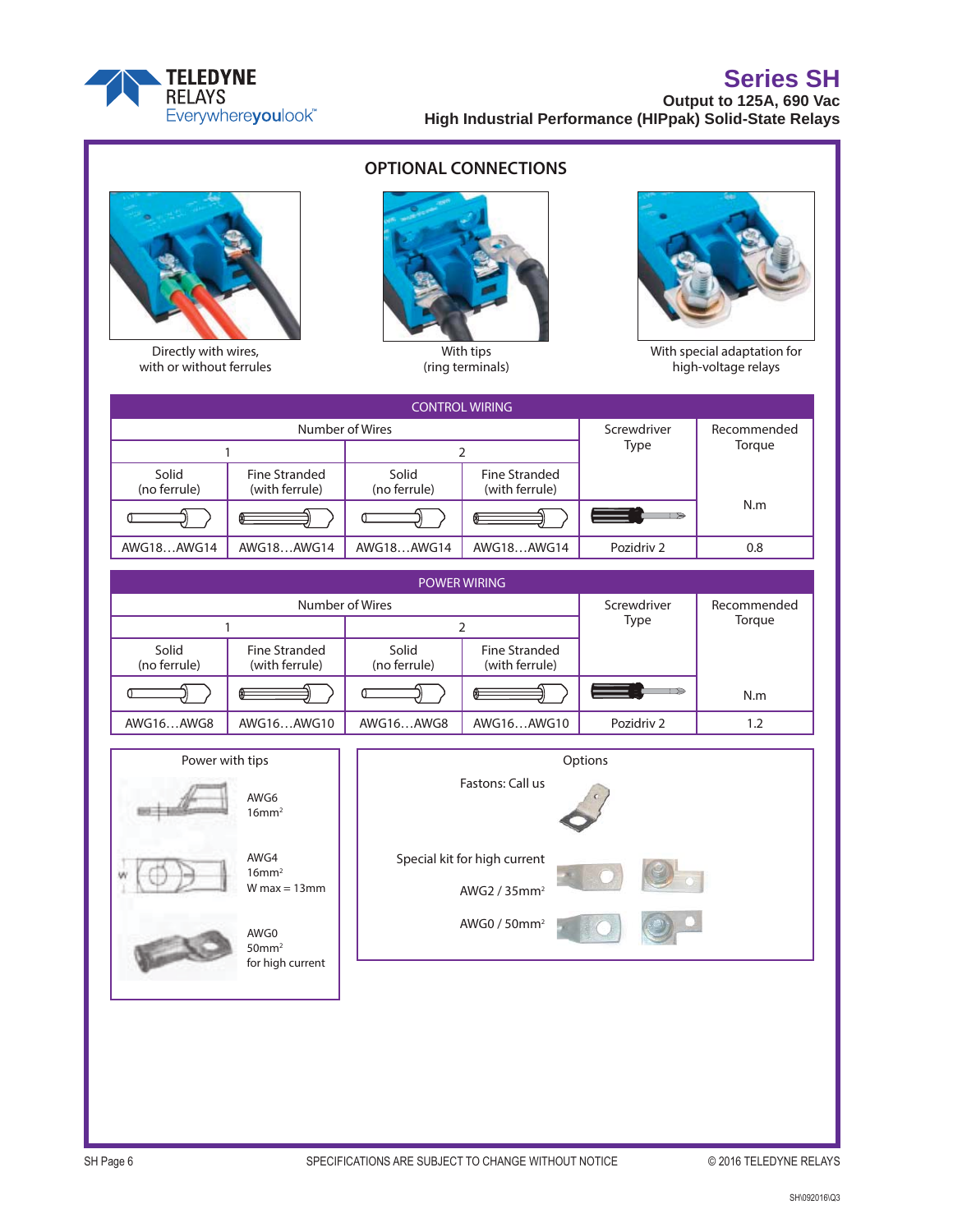



SH relays with random turn-on are designed for high inductive loads or phase angle control applications. Our data sheet lists nominal current of power thyristors corresponding to a resistive load (AC-51). Depending on the loads, check the inrush current at turn ON and possible overvoltages at turn OFF. Main applications:

• AC-55b — Incandescent or infrared lamps. Inrush current is generally 10 times In during few 10ms. Random relays often use inphase angle controllers or soft-starters with the right control.

• AC-53 — Three-phase motors. 2 or 3 random turn-on relays can drive such motors.

• AC-56a — Transformer loads. Very high inrush current up to 100 times In. Use a random turn-on SSR like the SH.

The table below lists recommended current values for proper lifetime expectancy.

| <b>SSR Model</b> | AC-53 Current<br>(motor) | AC-55b Current<br>(lamp) | <b>AC-55b Current</b><br>(transformer) | AC-55b Current<br>(capacitor) |
|------------------|--------------------------|--------------------------|----------------------------------------|-------------------------------|
| 12A              | 2.5A                     | 2.5A                     | 0.4A                                   | <b>XXX</b>                    |
| 25A              | 5A                       | <b>5A</b>                | 1Α                                     | <b>XXX</b>                    |
| 35A              | <b>9A</b>                | <b>9A</b>                | 2A                                     | <b>XXX</b>                    |
| 50A              | 12A                      | 12A                      | 3A                                     | 13A                           |
| 75A              | 16A                      | 16A                      | 6A                                     | 24A                           |
| 95A              | 24A                      | 24A                      | 9A                                     | 36A                           |
| 125A             | 32A                      | 32A                      | 12A                                    | 48A                           |

Typical Loads (Zero-Cross)

SH relays with zero-cross turn-on are designed for most types of loads.

Our data sheet lists the AC-51 current value corresponding to resistive loads.

For other loads, check the inrush current at turn ON and possible overvoltages at turn OFF:

• AC-55b — Incandescent lamps. Inrush current is generally 10 times In during few 10ms.

• AC-55a — Electric discharge lamp. These loads often have overcurrent at turn ON and overvoltage at turn OFF, so use 400VAC SSR on 230VAC mains.

• AC-58 — One-pole motors. These loads often have overcurrent at turn ON and overvoltage at turn OFF, so use 400VAC SSR on 230VAC mains and adapt the SSR current to the starting current of the motor.

• AC-53 — Three-phase motors. 2 or 3 SH zero-cross relays can drive these motors, but generally use E3P/E3PT or other threephase relays or SH random range.

• AC-56a — Transformer loads. Very high inrush current up to 100 times In. Use SH random relay or peak control SSR.

• AC-56b — Capacitor loads with very high current at turn ON and overvoltage at turn OFF. Our high-voltage relays are well adapted for high inrush current.